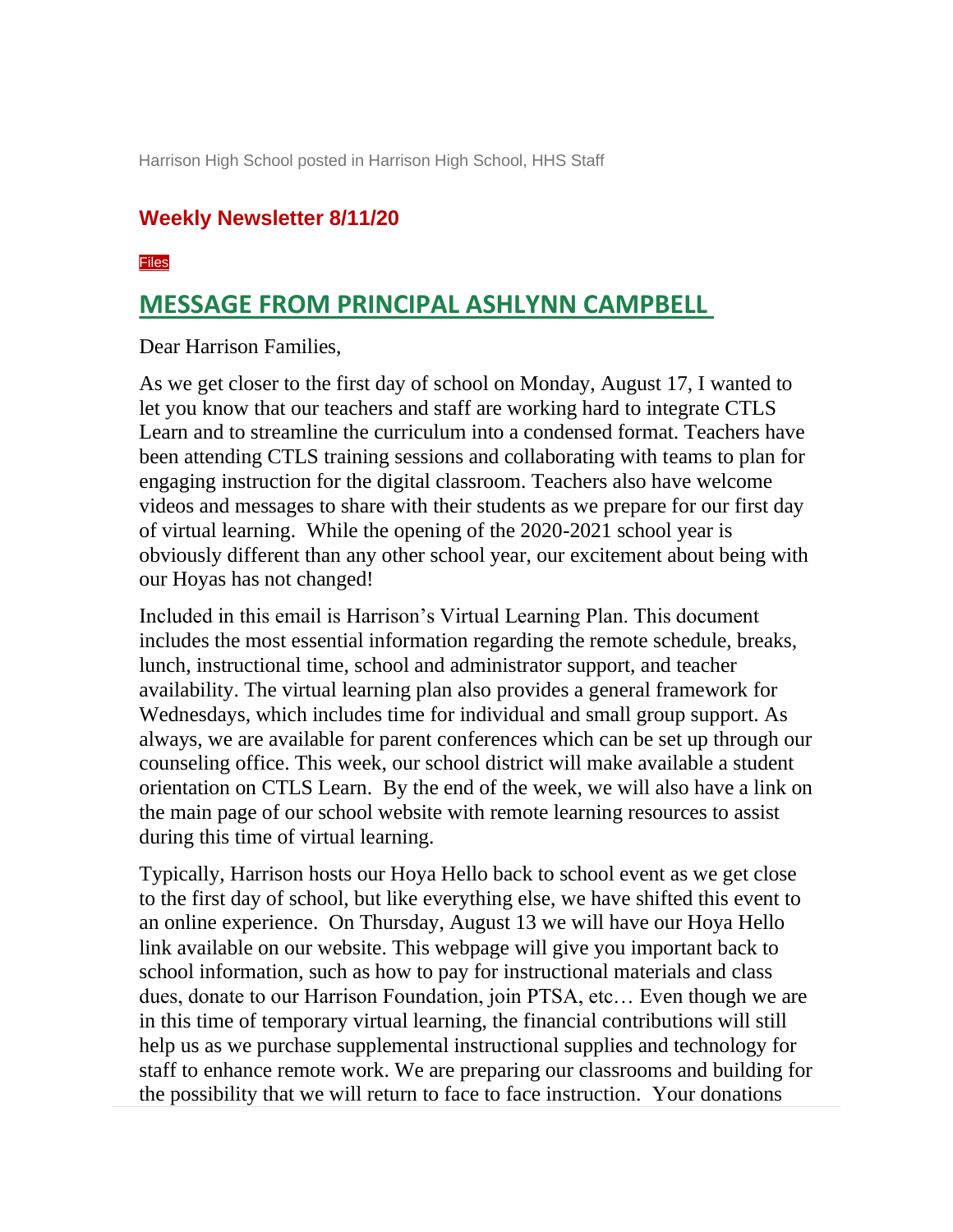will help purchase and supplement supplies that we would need to help mitigate the virus. We also want to carry on as many traditions for our students and teachers, such as class t-shirts, teacher recognitions, and student activities. More details will be available on our Hoya Hello webpage in just a couple of days.

Please be sure to note the other important information in this eblast concerning device distribution, textbooks, pre-courses assignments, scheduling news, and updates from our school counselors. There is a lot of information coming our way with virtual learning, but due to COVID-19, this school year will be like no other. We want to give you as much information as possible to help you stay connected. As always, we appreciate your support, especially during this unprecedented time. Please stay in touch with us at Harrison so we can make sure that we continue our vision of **H**elping **O**ur **Y**outh **A**chieve **S**uccess! Our commitment to our Hoyas is unwavering, and our faculty and staff is as ROCK SOLID as ever.

Sincerely,

Ashlynn Campbell Principal

## **VIRTUAL LEARNING PLAN**

Please click the link at the bottom of this email to view the Harrison Virtual Learning Plan.

## **HOYA HELLO**

Hoya Hello for the 2020-2021 school year will be completely virtual. We will have a Hoya Hello page added to our school website that will have all the information you will need to get started this school year. The Hoya Hello link will be on our school website by 8:00 a.m. on Thursday, August 13. Please contact Dr. Sitten at **[mandy.sitten@cobbk12.org](mailto:mandy.sitten@cobbk12.org)** if you have any additional questions.

# **CCSD LEARNING EVERYWHERE**

Please continue to check our school district's Learning Everywhere website at **<https://www.cobblearningeverywhere.com/>**.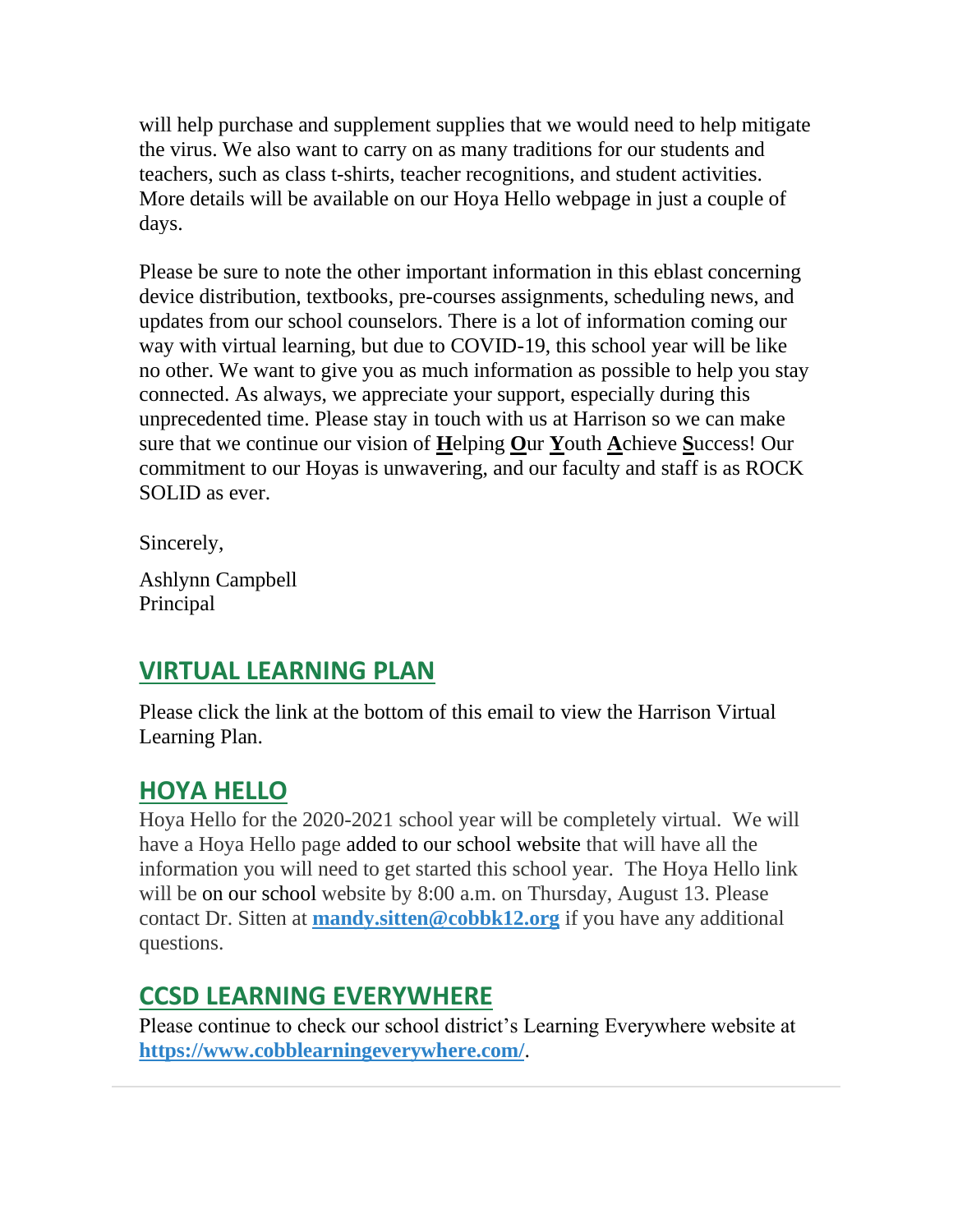## **DEVICE DISTRIBUTION**

For parents who formally requested to borrow a device for virtual learning distribution letters have been mailed home detailing dates, times, and requirements for pickup of those devices. Device pickups will be held on August 12th from  $9 - 11$  am. Please park in the bus port and follow all social distancing guidelines. Please make sure you bring all listed information with you when you come pick up your device or you will not be able to pick up the device on that day.

Please contact Dr. Osborne at **[christi.osborne@cobbk12.org](mailto:christi.osborne@cobbk12.org)** if you have any additional questions.

## **PRE-COURSE ASSIGNMENTS**

Be sure to complete your pre-course assignments for your upcoming courses! All Pre-Course assignments are due at the end of the second week of fall semester **[View the pre-course catalog](https://drive.google.com/file/d/1MybKtV505TzvtpuKLEqRNa7g04JFG_rY/view?usp=sharing)**for complete details. Please contact Dr. Sitten if you have any questions: **[mandy.sitten@cobbk12.org](https://www.parentsquare.com/feeds/3641893/mandy.sitten@cobbk12.org)**

## **TEXTBOOK DISTRIBUTION**

Wednesday, August 19 from 4 P.M. – 6 P.M. and Wednesday, August 26 from 12 P.M. -2 P.M. NO APPOINTMENTS NEEDED

All 9th and 10th graders will pick up in the bus lot. 11th-12th graders in front of the main building on both days (map coming soon). The following books will be available for pick up are Springboard books, Financial Literacy workbooks, Fine Arts supplies, Health books, AP Stat and calculators.

### **COUNSELING NEWS**

#### **Student Schedules:**

Schedules were published on ParentVUE/StudentVUE last Wednesday, August 5th. Schedules are now finalized. If a student feels they are misplaced, they should reach out to their teacher. Teachers are in the process of reviewing all class rosters. If the teacher feels the student is misplaced, they will submit a course change request for the student.

#### **Senior Information**

Senior Graduation Status sheets with other Senior information will be mailed home to parents at the end of the week. This will include what each student